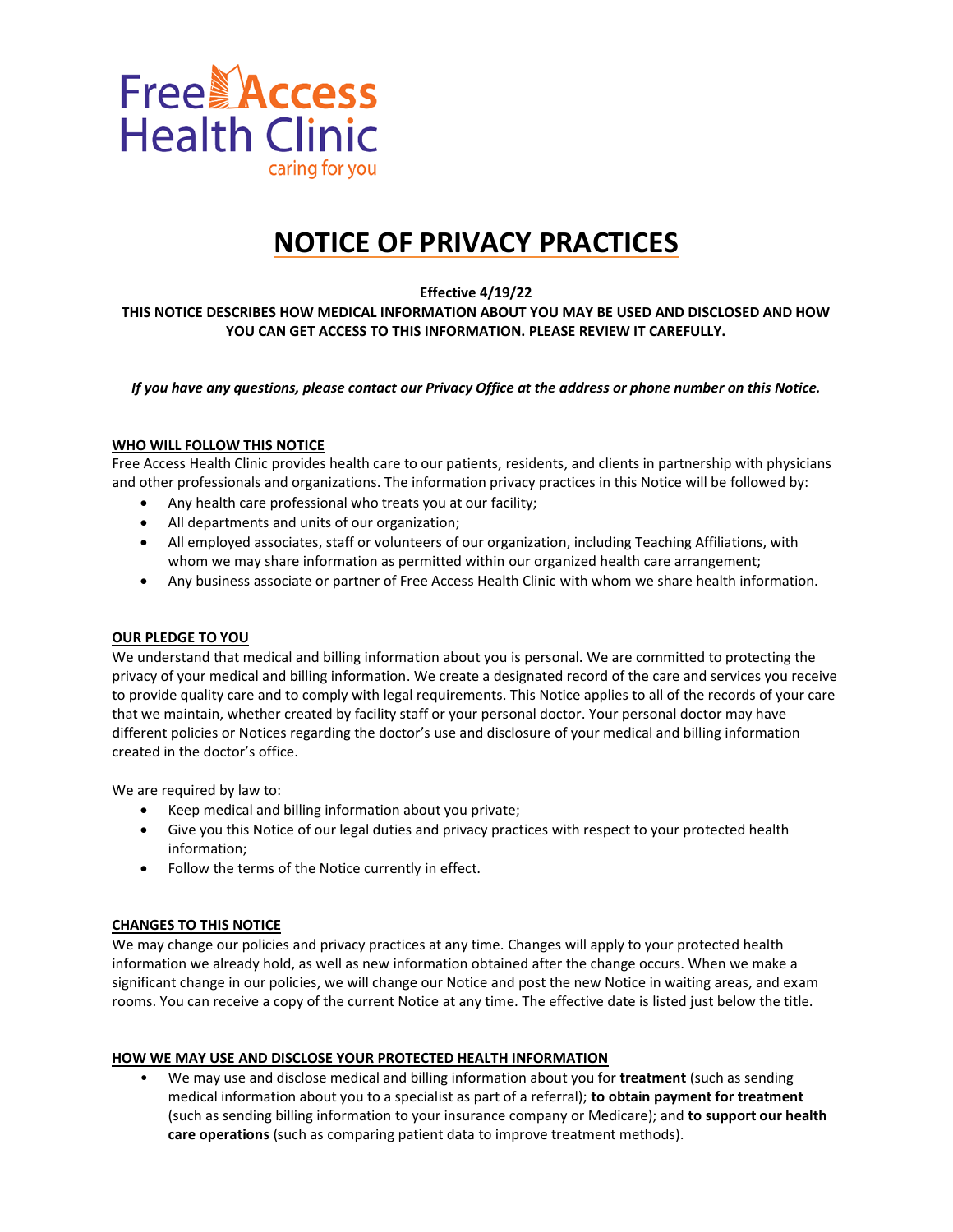- We may use or disclose medical and billing information about you without your prior authorization for several other reasons. Subject to certain requirements, we may give out protected health information about you without prior authorization for **public health purposes, abuse or neglect reporting, health oversight audits or inspections, research studies, funeral arrangements, organ donation, workers' compensation purposes, or during emergencie**s. We may also disclose protected health information when required by law, such as in response to a request from law enforcement officials in specific circumstances, or in response to valid judicial or administrative orders.
- We may contact you for **appointment reminders**, or to tell you about or recommend **possible treatment options, alternatives, health-related benefits or services** that may be of interest to you, or to support **fund-raising efforts**.
- We may disclose medical and billing information about you to **a friend or family member who is involved in your medical care** or to disaster relief authorities so that your family can be notified of your location and condition.

## **OTHER USES OF MEDICAL INFORMATION**

• In any other situation not covered by this Notice, we will ask for your written authorization before using or disclosing your protected health information. If you choose to authorize our use or disclosure of your protected health information, you can later revoke that authorization by notifying us in writing of your decision.

## **YOUR RIGHTS REGARDING MEDICAL INFORMATION ABOUT YOU**

- In most cases, **you have the right to look at or obtain a copy of medical and billing information**  contained in the designated record set that we use to make decisions about your care. If you request copies, we may charge a fee for the cost of copying, related supplies or postage. If we deny your request to review or obtain a copy, you may submit a written request for a review of that decision
- Electronic Health records will be provided no later than 30 business days of request in an electronic form unless another form of delivery is agreed upon.
- If you believe that information in your designated record set is incorrect or if important information is missing, **you have the right to request that we correct the records**. Your request may be submitted in writing. A request for amendment must provide your reason for the amendment. We could deny your request to amend a record if the information was not created by us; if it is not part of the medical or billing information maintained by us; or if we determine that the record is accurate. You may appeal, in writing, a decision by us not to amend a record.
- **You have the right to a list of those instances where we have disclosed medical and billing information about yo**u, other than for treatment, payment, health care operations or where you specifically authorized a disclosure. When you submit a written request, the request must state the time period desired for the accounting, which must be less than a six (6)-year period and starting after May 20, 2022. You may receive the list in paper or electronic form. The first disclosure list request in a 12-month period will be provided to you at no cost; other requests will be charged in accordance with our cost to produce the list. We will inform you of the cost before you incur any charges.
- If this Notice was sent to you electronically, **you have the right to a paper copy of this Noti**ce.
- **You have the right to request that your medical and billing information be communicated to you in a confidential manner**, such as sending mail to an address other than your home. You must notify us in writing of the specific way or location for us to use to communicate with you.
- **You may request, in writing, that we not use or disclose protected health information about you** for treatment, payment or healthcare operations or to persons involved in your care except when specifically authorized by you, or when required by law, or in an emergency. We will consider your request **but we are not legally required to accept it**. We will inform you of our decision. *All written requests or appeals should be submitted to our Privacy Office listed on this Notice.*

## **COMPLAINTS**

• If you are concerned that your privacy rights may have been violated, or you disagree with a decision we made about access to your records, you may contact our Privacy Office (listed below).